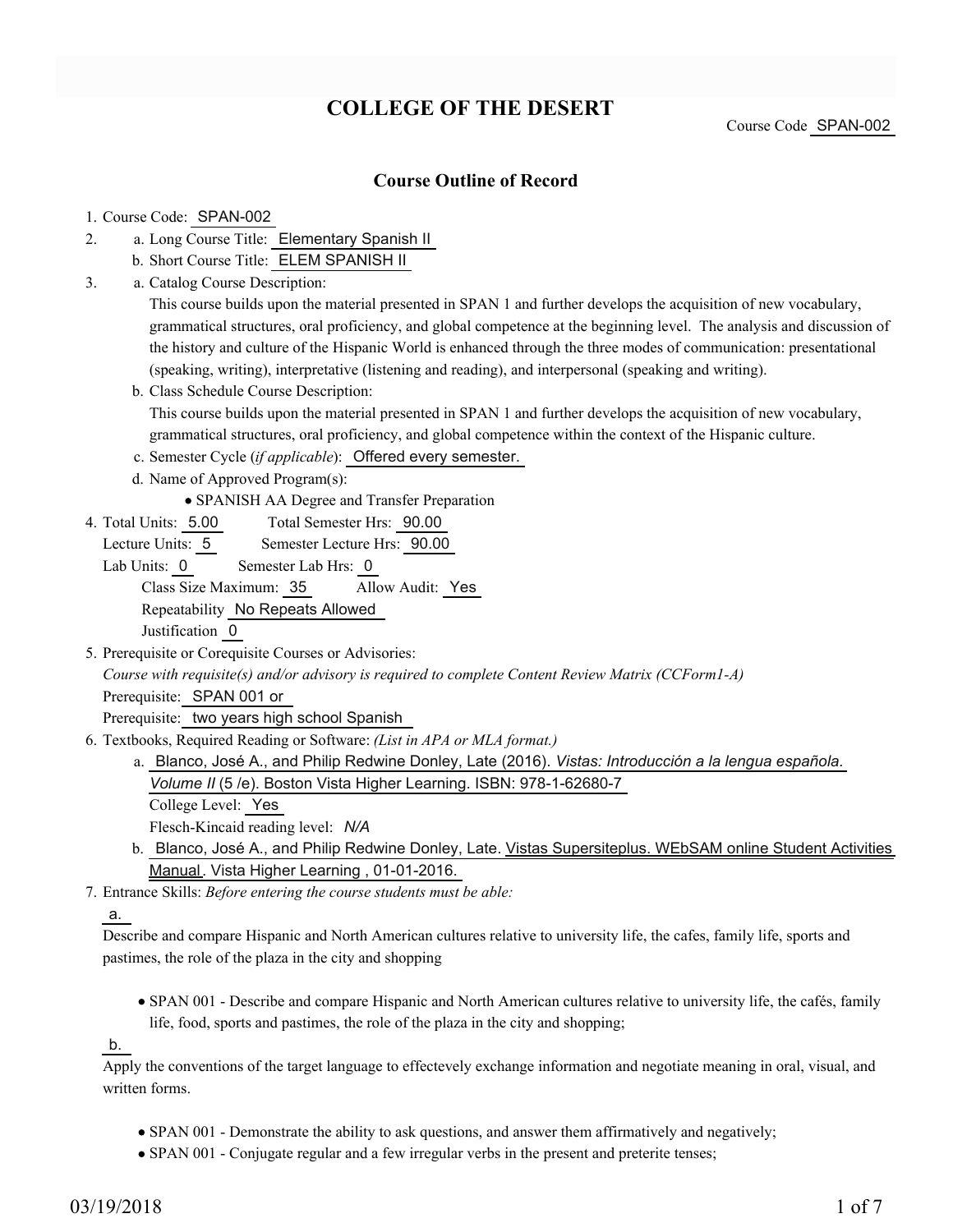SPAN 001 - Demonstrate the ability to talk and write about family, food and drink, daily activities, university life, likes/dislikes/preferences, telling time, giving and understanding prices, making descriptions of people and objects.

c. Demonstrate the ability to ask questions, and answer them affirmatively and negatively

- SPAN 001 Demonstrate the ability to ask questions, and answer them affirmatively and negatively;
- SPAN 001 Determine the gender and number of nouns
- SPAN 001 Conjugate regular and a few irregular verbs in the present and preterite tenses;
- SPAN 001 Use adjectives, adverbs and pronouns
- d. Demonstrate the ability to read and write Spanish in simple sentences, paragraphs and short compositions
	- SPAN 001 Demonstrate the ability to read and write Spanish in simple sentences, paragraphs and short compositions

Demonstrate the ability to talk and write about daily life, as well as, describe people, places, and objects.

- SPAN 001 Demonstrate the ability to talk and write about family, food and drink, daily activities, university life, likes/dislikes/preferences, telling time, giving and understanding prices, making descriptions of people and objects.
- 8. Course Content and Scope:

e.

| Lecture:                                |  |
|-----------------------------------------|--|
| Lección 6                               |  |
| De compras                              |  |
| <b>Topics</b>                           |  |
| • Clothing and shopping                 |  |
| • Negotiating a price and buying        |  |
| • Colors                                |  |
| • More adjectives                       |  |
| Grammar                                 |  |
| • SABER and CONOCER                     |  |
| • Indirect object pronoun               |  |
| • Preterite tense of regular verbs      |  |
| • Demonstrative adjectives and pronouns |  |
| <b>Culture: Cuba</b>                    |  |
| Lección 7                               |  |
| La rutina diaria                        |  |
| <b>Topics</b>                           |  |
| · Daily routine                         |  |
| • Personal Hygiene                      |  |
| • Time Expressions                      |  |
| Grammar                                 |  |
| • Reflexive verbs                       |  |
| • Indefinite and negative words         |  |
| • Preterite of ser and ir               |  |
| • Verbs like gustar                     |  |
| Culture: Perú                           |  |
| Lección 8                               |  |
| La comida                               |  |
| <b>Topics</b>                           |  |
| $\bullet$ Food                          |  |
| • Food descriptions                     |  |
| $\bullet$ Meals                         |  |
| Grammar                                 |  |
| • Preterite of stem-changing verbs      |  |
| · Double object pronouns                |  |
| • Comparison                            |  |
| • Superlative                           |  |
| <b>Culture: Guatemala</b>               |  |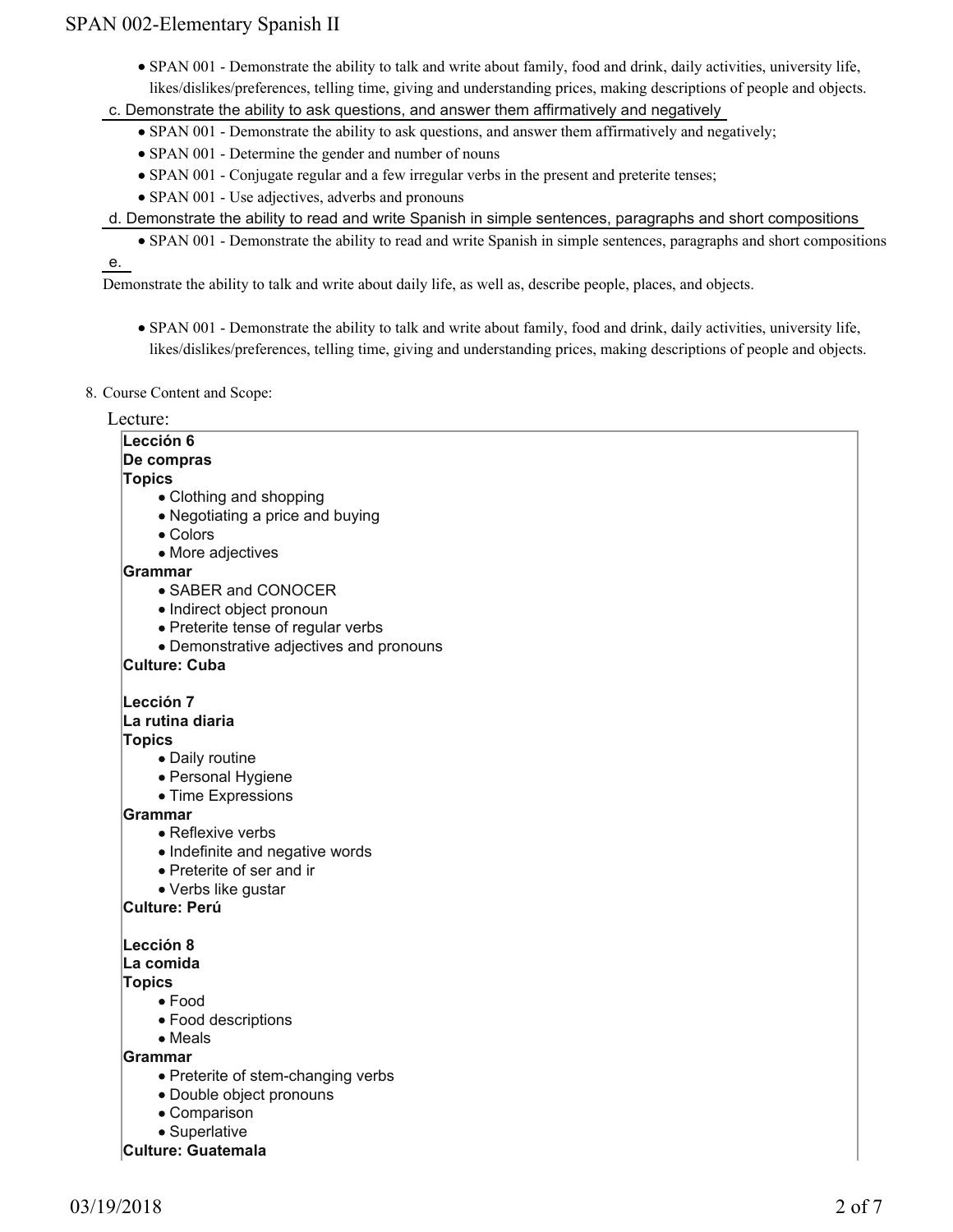#### **Lección 9**

#### **Las fiestas**

#### **Topics**

- Parties and celebrations
- Personal relationships
- Stages of life

#### **Grammar**

- Irregular preterites
- Verbs that change meaning in the preterite
- **¿Qué?** and **¿Cuál?**
- Pronouns after preposition

**Culture: Chile**

### **Lección 10**

#### **En el consultorio**

#### **Topics**

- Health and medical terms
- Parts of the body
- Symptoms and medical conditions

#### **Grammar**

- The imperfect tense
- The preterite and the imperfect
- Constructions with se
- Adverbs

### **Culture: Costa Rica**

# **Lección 11**

**La tecnología**

#### **Topics**

- Home electronics
- Computer and internet
- The car and its accessories

#### **Grammar**

- Familiar Command
- **Por** and **para**
- Reciprocal reflexives
- Stressed possessive adjectives and pronouns

### **Culture: Argentina**

**Lección 12**

### **La vivienda**

### **Topics**

- Parts of the house
- Household chores
- Table settings

### **Grammar**

- Relative pronouns
	- Formal (**usted/ustedes**) commands
- The present subjunctive
- Subjunctive with verbs of will and influence

### **Cultura: Panamá**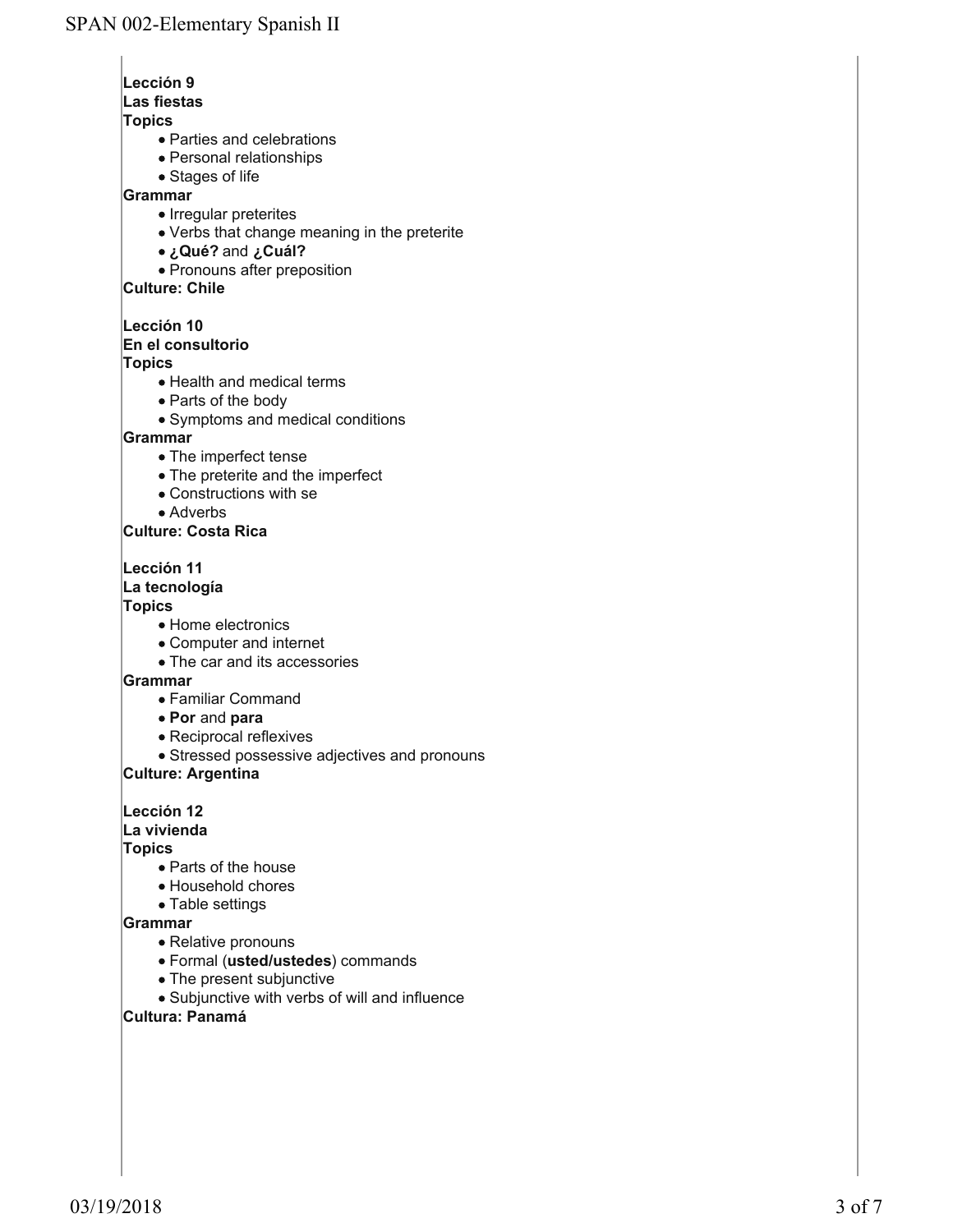Lab: *(if the "Lab Hours" is greater than zero this is required)*

9. Course Student Learning Outcomes:

1.

Engage in conversations on familiar topics, exchange information, and negotiate meaning using appropriate pronunciation, vocabulary, and grammatical structures.

2.

Critically summarize and analyze in writing short narratives about daily life applying appropriate grammar, usage, and punctuation.

3.

Develop listening and reading comprehension skills as well as fluency through short narratives, dialogues, audios, and video clips.

4.

Demonstrate an understanding of the diverse manifestations of the Hispanic World through music, art, history, and literature.

5.

Develop global competence.

10. Course Objectives: Upon completion of this course, students will be able to:

a. Compare and contrast orally and in writing the Hispanic and North American cultural perspectives and practices related to clothing and shopping, daily routine, food, celebrations, health, and technology.

b. Narrate orally and in writing stories in past tense by applying a variety of sentence structures and formats such us giving background information, describing people and places, and presenting a sequence of events.

c. Express emotion, opinion, advice, doubt, requests, uncertainty, contingency, purpose and non-existence using the subjunctive mood in different cultural settings.

d. Demonstrate the ability to ask and answer questions about personal hygiene, meals, parties, personal relationships, stages of life, symptoms and medical conditions, computer and internet, the car and its accessories, and household chores in indicative (present and past) and subjunctive (present) moods.

e. Investigate the world beyond their immediate environment, framing significant problems and conducting well-crafted research.

f. Recognize perspectives, others' and their own, articulating and explaining such perspectives thoroughly and respectfully.

g. Communicate ideas effectively with diverse audiences, bridging geographic, linguistic, ideological, and cultural barriers

h. Take action to improve conditions, viewing themselves as players in the world and participating reflectively.

i. Critically apply the decoding strategies of the target language to read authentic texts with accuracy and fluency.

j. Demonstrate the ability to listen to, watch, and understand authentic audio and video clips about topics covered.

Methods of Instruction: *(Integration: Elements should validate parallel course outline elements)* 11.

- a. Collaborative/Team
- b. Demonstration, Repetition/Practice
- c. Discussion
- d. Individualized Study
- e. Journal
- f. Lecture
- g. Participation
- h. Role Playing
- i. Technology-based instruction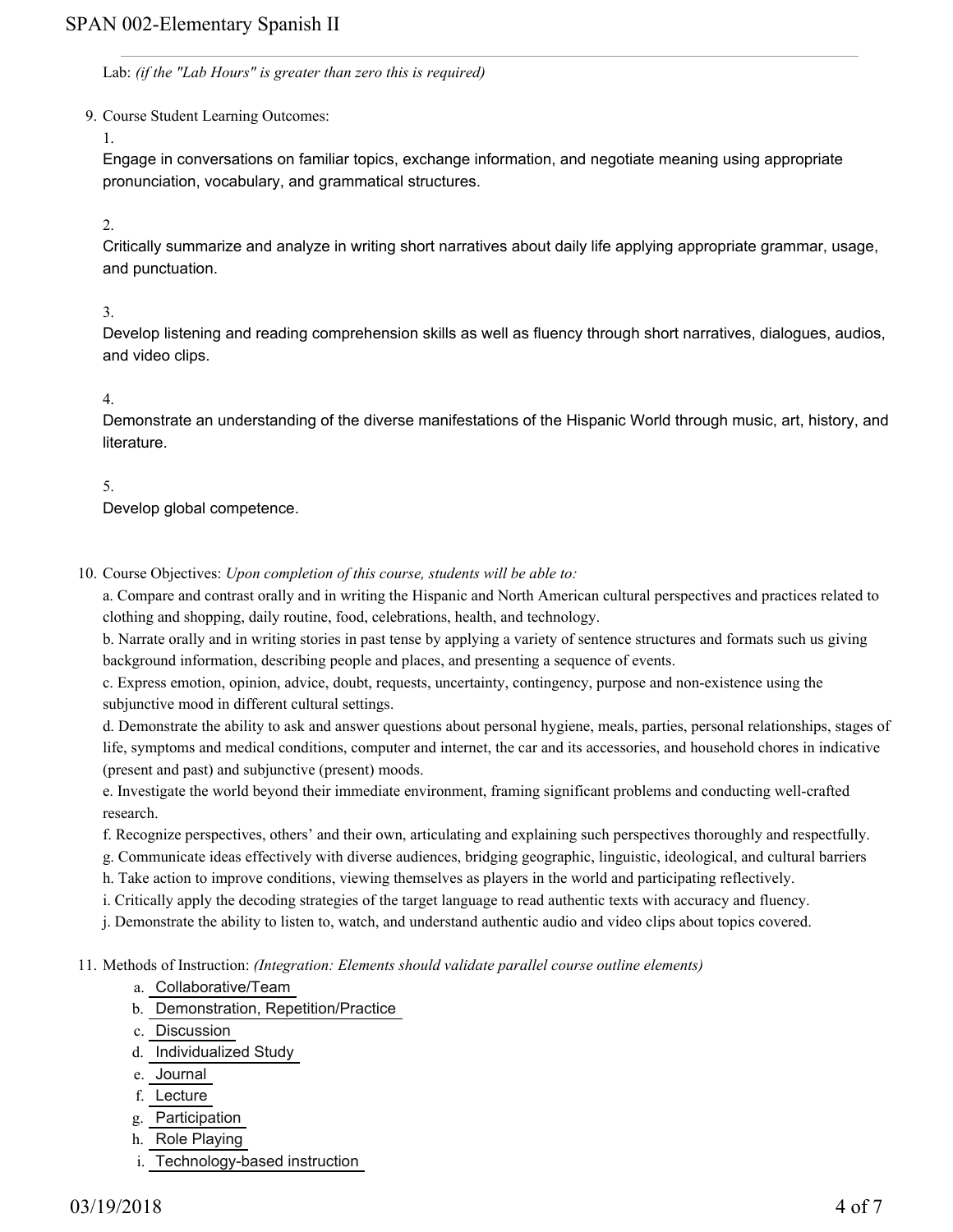j. Tutorial

Other Methods:

Immersion and Target Language Approaches.

12. Assignments: (List samples of specific activities/assignments students are expected to complete both in and outside of class.) In Class Hours: 90.00

Outside Class Hours: 180.00

- a. In-class Assignments
	- a. Reading of simple fiction, dialogues, and scripted and authentic documents
	- b. Listening comprehension activities (audio and short video clips)
	- c. Oral development activities (interviews, presentations, and skits)
	- d. Writing short compositions based on topics, grammar structures, and vocabulary covered
	- e. Multimedia practice with the textbook and software
	- f. Taking notes
- b. Out-of-class Assignments
	- a. Study notes and complete handouts
	- b. Watch Supersite Tutorials prior class
	- c. Do Vistas Supersite Assignments
	- d. Interview heritage speakers of Spanish

e. Immerse in the target language; listen to radio, watch TV and videos, read magazines and newspapers, and more

13. Methods of Evaluating Student Progress: The student will demonstrate proficiency by:

- Guided/unguided journals
- Portfolios
- Term or research papers
- Presentations/student demonstration observations
- Group activity participation/observation
- Product/project development evaluation
- Self/peer assessment and portfolio evaluation
- True/false/multiple choice examinations
- Mid-term and final evaluations
- Student participation/contribution
- Oral and practical examination
- 14. Methods of Evaluating: Additional Assessment Information:

a. Weekly written and listening quizzes b. Short compositions

15. Need/Purpose/Rationale -- All courses must meet one or more CCC missions.

IGETC Area 3: Arts and Humanities

B: Humanities

IGETC Area 6: Language other than English (101 Level only) A: Languages other than English (UC Requirement Only)

CSU GE Area C: Arts, Literature, Philosophy and Foreign Languages

C2 - Humanities

PO-GE C3 – Arts, Humanities, and Culture

Communicate effectively in many different situations involving diverse people and viewpoints.

 Analyze the variety of forms of expression and how those are used to communicate social, cultural, and personal ideas, feelings, and concepts;

Understand and appreciate diverse local, national, and world context.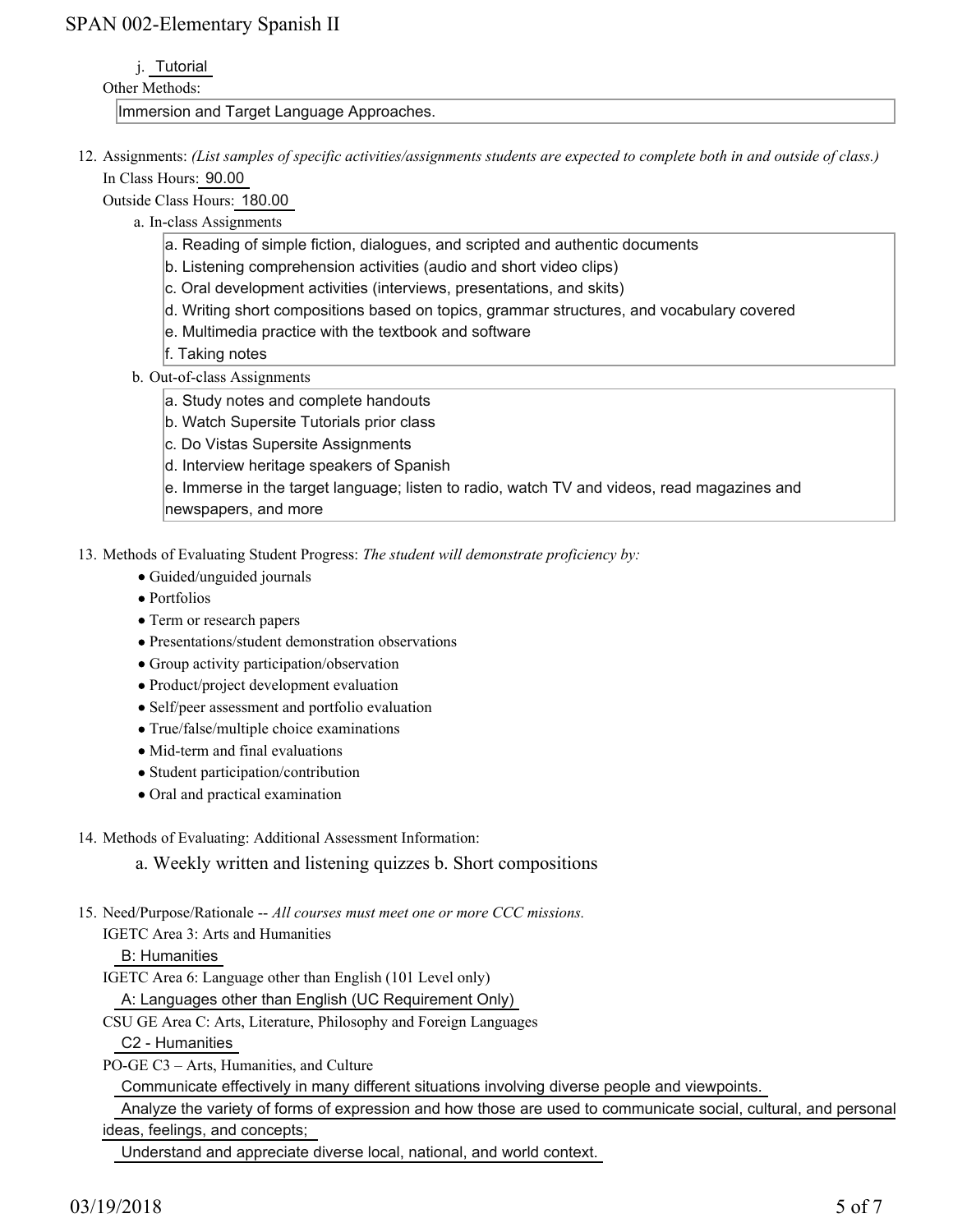IO - Critical Thinking and Communication

 Compose and present structured texts in a variety of oral and written forms according to purpose, audience, and occasion with implementation of thesis, supporting details and idea development.

Apply standard conventions in grammar, mechanics, usage and punctuation.

 Appreciate diversity as it is expressed in multiple disciplines and across various cultures through reading, speaking and writing.

 Conduct research, gather and evaluate appropriate information, organize evidence into oral and written presentation, using proper MLA, APA, and other discipline-specific formats to cite sources.

 Summarize, analyze, and interpret oral and written texts, with the ability to identify assumptions and differentiate fact from opinion.

 Utilizing various communication modalities, display creative expression, original thinking, and symbolic discourse.

16. Comparable Transfer Course

| University    | Campus                                       | Course          | <b>Course Title</b>             | Catalog |
|---------------|----------------------------------------------|-----------------|---------------------------------|---------|
| <b>System</b> |                                              | <b>Number</b>   |                                 | Year    |
| <b>CSU</b>    | CSU Fullerton                                | <b>SPAN 110</b> | Elementary Spanish II 2016-2017 |         |
| <b>CSU</b>    | California Polytechnic University,<br>Pomona | <b>SPAN 110</b> | Elementary Spanish II 2016-2017 |         |

17. Special Materials and/or Equipment Required of Students:

Required Material? <sup>18.</sup> Materials Fees:

| <b>Cost Per Unit</b>                                                 | <b>Total Cost</b> |
|----------------------------------------------------------------------|-------------------|
| 19. Provide Reasons for the Substantial Modifications or New Course: |                   |
| This course is due for periodical review and COR modification.       |                   |
| a. Cross-Listed Course (Enter Course Code): N/A                      |                   |
| b. Replacement Course (Enter original Course Code): N/A              |                   |
|                                                                      |                   |
|                                                                      |                   |
| a. Course Control Number [CB00]: CCC000189560                        |                   |
|                                                                      |                   |
| c. Credit Status [CB04]: D - Credit - Degree Applicable              |                   |
| d. Course Transfer Status [CB05]: $A =$ Transfer to UC, CSU          |                   |
| e. Basic Skills Status [CB08]: $2N = Not basic skills course$        |                   |
| f. Vocational Status [CB09]: Not Occupational                        |                   |
| g. Course Classification [CB11]: L - Non-Enhanced Funding            |                   |
| h. Special Class Status [CB13]: N - Not Special                      |                   |
|                                                                      |                   |

i. Course CAN Code [CB14]: *N/A*

j. Course Prior to College Level [CB21]: Y = Not Applicable

k. Course Noncredit Category [CB22]: Y - Not Applicable

l. Funding Agency Category [CB23]: Y = Not Applicable

m. Program Status [CB24]: 1 = Program Applicable

Name of Approved Program *(if program-applicable)*: *N/A*

*Attach listings of Degree and/or Certificate Programs showing this course as a required or a restricted elective.)*

19.

20.

22.